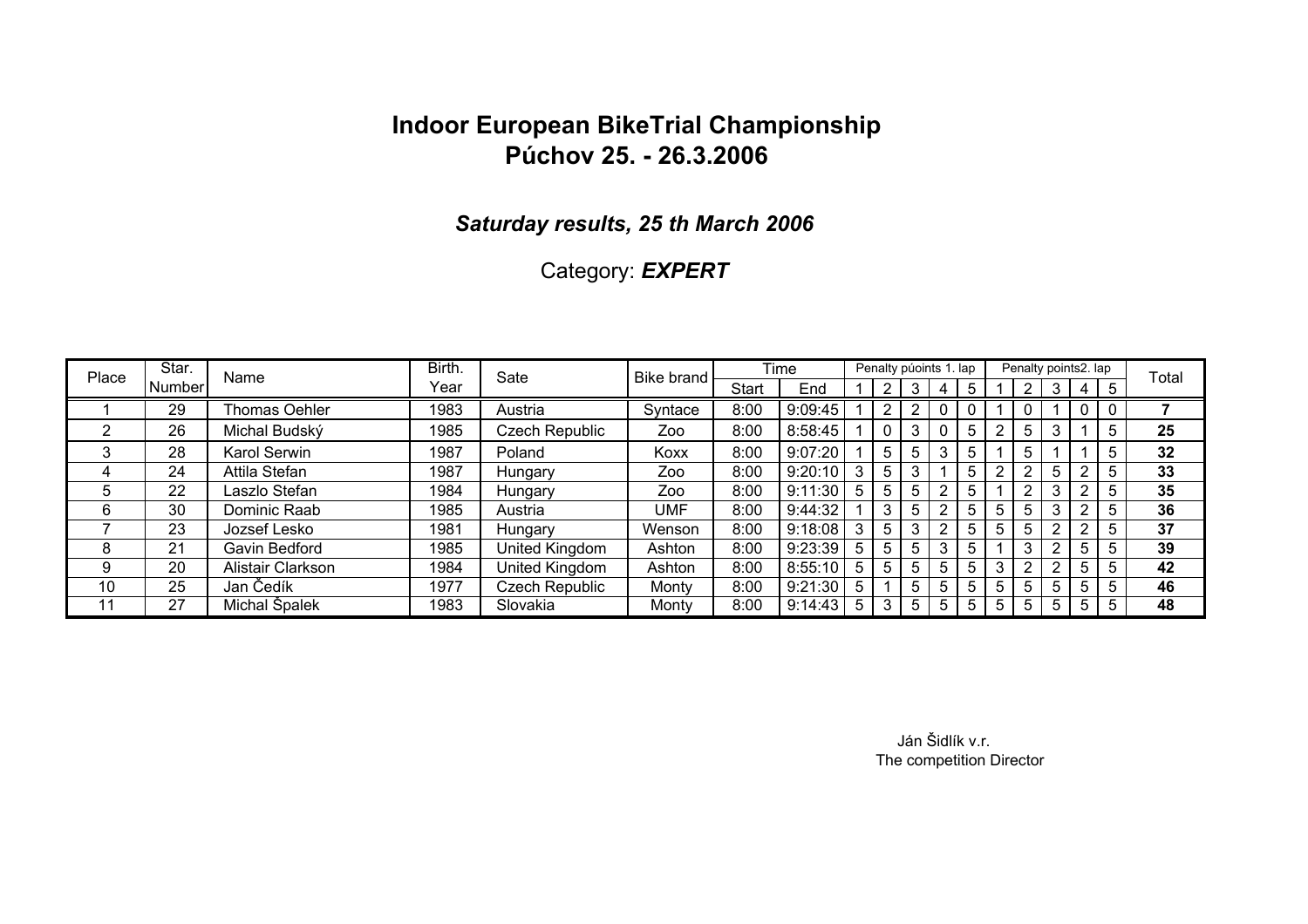### *Saturday results, 25th March 2006*

Category: *Senior*

| Place | Star.         | Name                  | Birth. | <b>State</b>   | <b>Bike brand</b> |       | time     |                |                       | Penalty points 1. lap |   |    |   |   |    | Penalty points 2. lap |    | Total |
|-------|---------------|-----------------------|--------|----------------|-------------------|-------|----------|----------------|-----------------------|-----------------------|---|----|---|---|----|-----------------------|----|-------|
|       | <b>Number</b> |                       | Year   |                |                   | Start | End      |                |                       | 3                     |   | 5  |   |   | 3  | 4                     | 5  |       |
|       | 23            | Peter Muziga          | 1983   | Slovakia       | Monty             | 10:00 | 10:57:20 |                |                       |                       |   |    |   |   |    |                       | ົ  |       |
| っ     | 26            | Petr Sadílek          | 1979   | Czech Republic | Monty             | 10:00 | 11:18:33 | $\Omega$       |                       |                       | 5 | 5  |   |   | C  |                       | 5  | 21    |
| 3     | 25            | Björn Levin           | 1986   | Sweden         | Koxx              | 10:00 | 11:04:05 |                |                       | 3                     | ົ | 5  | 5 |   | ◠  |                       | 5  | 24    |
| 4     | 28            | Adam Procházka        | 1981   | Czech Republic | Koxx              | 10:00 | 1:19:42  |                |                       | 5                     | າ | 5  |   |   | 5  |                       | 5. | 26    |
| .5    | 24            | Peter Bäckgren        | 1989   | Sweden         | Toxsin            | 10:00 | 1:16:23  |                | $\mathbf{2}^{\prime}$ | 5                     |   | .h |   | 5 | 5  |                       | b  | 31    |
| 6     | 29            | Jiří Hollmann         | 1987   | Czech Republic | Monty             | 10:00 | 11:31:38 | 5              | 5.                    | 5                     | 3 | b  | 3 |   |    | 5                     | b  | 39    |
|       | 30            | Lukáš Roth            | 1988   | Slovakia       | Koxx              | 10:00 | 10:57:13 | $\overline{2}$ | 5.                    | 5                     | 5 | 5  | 5 | າ | 5. | 5                     | 5  | 44    |
| 8     | 31            | Martin Jaroš          | 1983   | Slovakia       | Monty             | 10:00 | 11:06:22 | 5              |                       | 5                     | 5 | 5  | 5 | 5 | 5  | 5                     | 5  | 46    |
| 9     | 20            | <b>Thomas Astbury</b> | 1986   | United Kingdom | Zoo               | 10:00 | 11:21:48 | 5              | 5                     | 5                     | 5 | 5  | 5 | 5 | 3  | 5                     | 5  | 48    |
| 10    | 27            | Erik Sládek           | 1977   | Slovakia       | Koxx              | 10:00 | 10:48:45 | -5             | 5.                    | 5                     | 5 | 5  | 5 | 5 | 5. | 5                     | 5  | 50    |
| 11    | 21            | Daniel Nagy           | 1984   | Hungary        | Koxx              | 10:00 | 10:51:12 | 5              | 5                     | 5                     | 5 | 5  | 5 | 5 | 5. | 5                     | 5  | 50    |
| 12    | 22            | Cedric Lemmens        | 1980   | Belgium        | Monty             | 10:00 | 11:04:58 | -5             | 5                     | 5                     | 5 | b  | 5 | 5 | 5. | 5                     | 5  | 50    |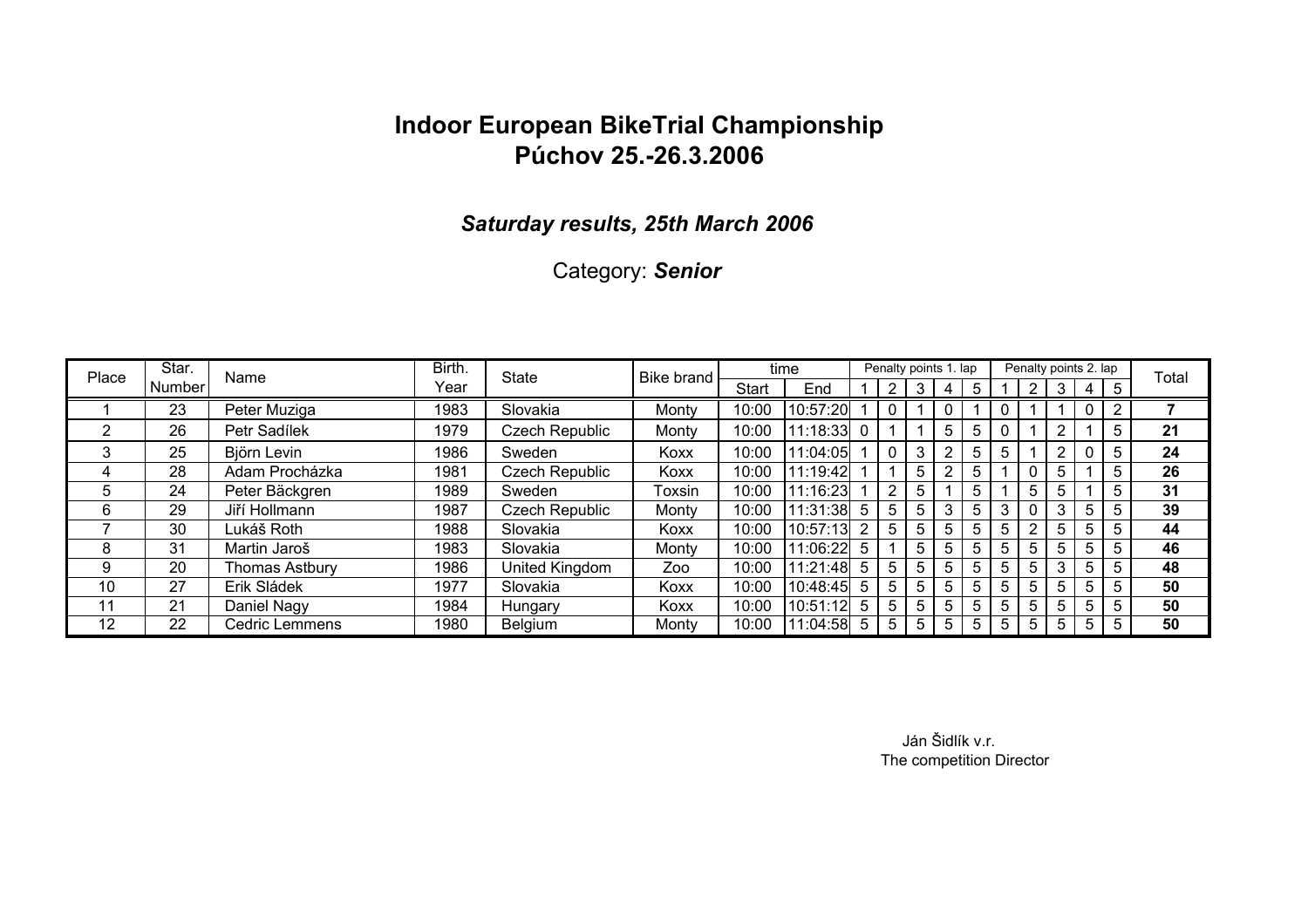### *Saturday results, 25th March 2006*

Category: *ELITE - semifinale*

| Place | Start. | Name             | Birth. | State    | Bike brand |              | Time     |  | Penalty points 1. lap |   |  | Penalty points 2. lap |             |    |   | Total |
|-------|--------|------------------|--------|----------|------------|--------------|----------|--|-----------------------|---|--|-----------------------|-------------|----|---|-------|
|       | Number |                  | Year   |          |            | <b>Start</b> | End      |  |                       | 4 |  |                       |             | -4 |   |       |
|       |        | Dani Comas       | 1981   | Spain    | Monty      | 17:30        | 18:24:22 |  |                       |   |  |                       |             |    |   | 16    |
|       |        | Rafal Kumorowski | 1981   | Poland   | Koxx       | 17:30        | 18:14:17 |  |                       |   |  |                       |             |    |   | 19    |
|       |        | Peter Barták     | 1981   | Slovakia | Monty      | 17:30        | 18:19:19 |  |                       |   |  |                       |             |    |   | 21    |
| 4     | 23     | Peter Muziga     | 1983   | Slovakia | Monty      | 17:30        | 18:22:51 |  |                       |   |  |                       |             | 5  | 0 | 22    |
|       |        | Cesar Caňas      | 1975   | Spain    | Monty      | 17:30        | 18:24:22 |  |                       |   |  | $\mathcal{D}$         | $5^{\circ}$ | -5 |   | 38    |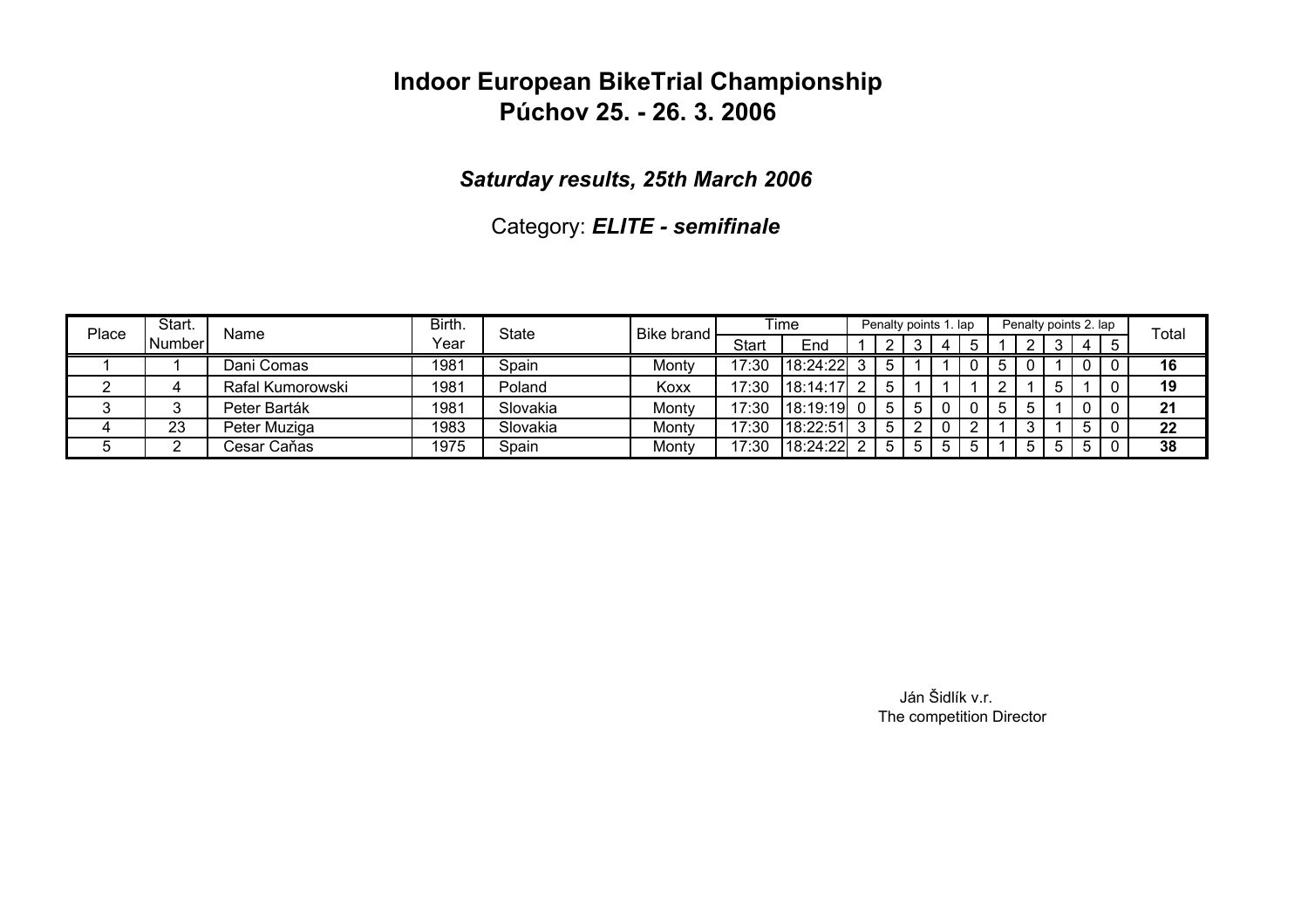### *Saturday results, 25th March 2006*

Category: *ELITE - finale*

| Place | Star.  | Name              | Birth. | State          | <b>Bike brand</b> |       | Time     |    | Penalty point 1. lap |   |   | Penalty point 2. lap |     |   |             | Total |
|-------|--------|-------------------|--------|----------------|-------------------|-------|----------|----|----------------------|---|---|----------------------|-----|---|-------------|-------|
|       | Number |                   | Year   |                |                   | Start | End      |    |                      |   |   |                      |     | 4 |             |       |
|       |        | Štefan Pčola      | 1973   | Slovakia       | Koxx              | 16:05 | 17:10:12 |    |                      |   |   |                      | 5   |   |             | 41    |
|       | 8      | Andre Burton      | 1986   | United Kingdom | Echo              | 16:05 | 16:58:20 | 5  |                      |   |   | 5                    |     | 5 | $\mathbf b$ | 42    |
|       |        | Xavi Casas        | 1979   | Andorra        | Koxx              | 16:05 | 16:46:02 | 5. | $\mathbf b$          |   |   | 5.                   | 5   | 5 |             | 44    |
|       |        | Ján Šidlík        | 1982   | Slovakia       | Montv             | 16:05 | 17:04:21 |    |                      |   | b | h.                   | 5 I | 5 | 5           | 48    |
|       |        | Vladislav Čiháček | 1980   | Czech Republic | Montv             | 16:05 | 17:05:13 | 5  |                      | 5 |   | 5                    | 5   | 5 | 5           | 48    |
|       | 6      | Martin Šimůnek    | 1943   | Czech Republic | Montv             | 16:05 | 16:37:10 | 5. | 5                    |   |   | 5                    | 5   | 5 | 5           | 50    |
| R     | 29     | Thomas Oehler     | 1983   | Austria        | Syntace           | 16:05 |          | 5  |                      |   |   |                      |     |   |             | 13    |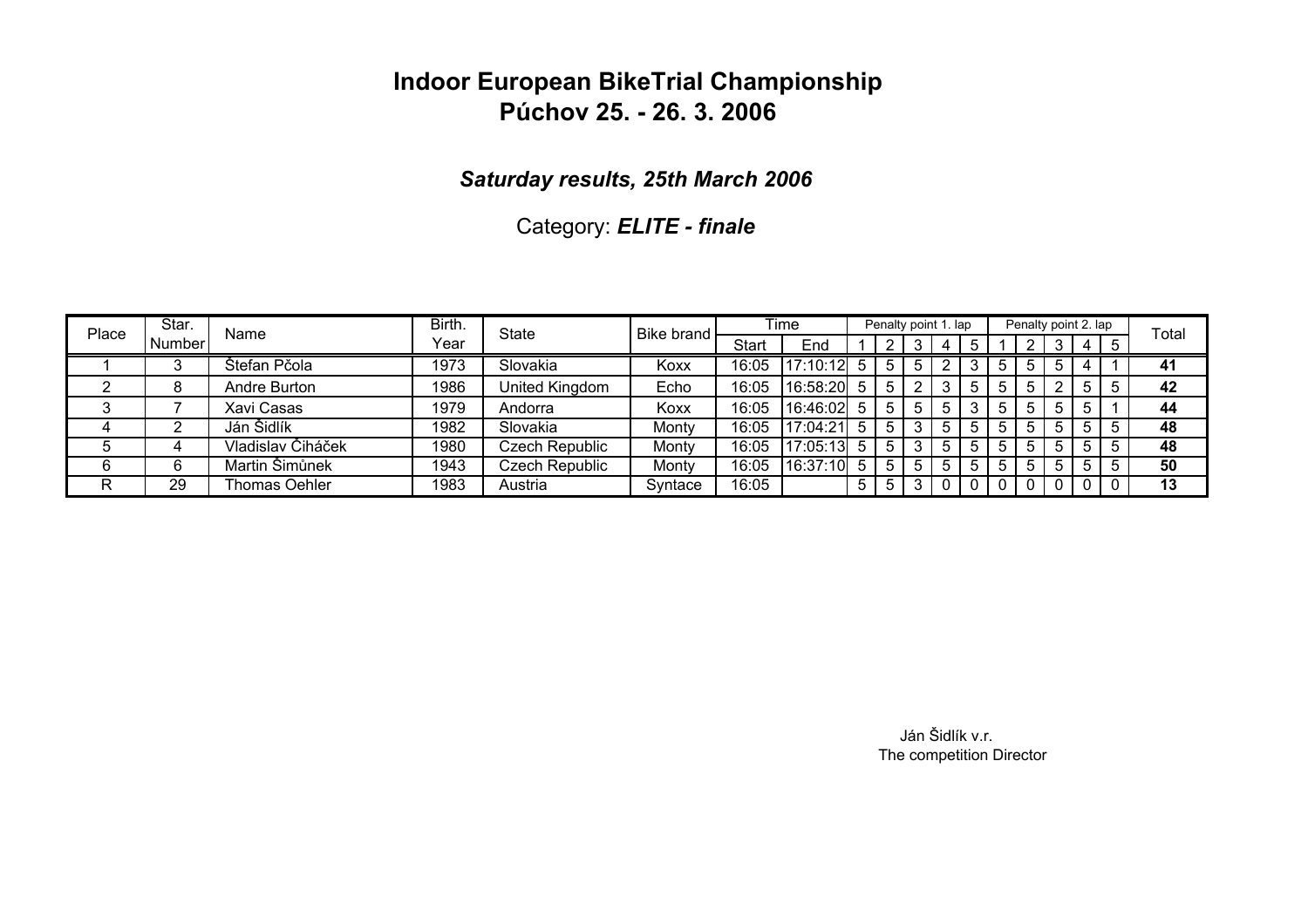### *Saturday results, 25th March 2006*

Category: *Master - finale*

| Place | Star.  | Name         | Birth. | State          | <b>Bike brand</b> |       | Time     |   | Penalty points 1. lap |  | Penalty points 2. lap |   | Total |
|-------|--------|--------------|--------|----------------|-------------------|-------|----------|---|-----------------------|--|-----------------------|---|-------|
|       | Numbel |              | Year   |                |                   | Start | End      | ົ |                       |  | ົ                     | 4 |       |
|       |        | Stefan Pčola | 1973   | Slovakia       | Koxx              | 18:55 | 19:37:00 |   |                       |  |                       |   | 10    |
|       |        | Andre Burton | 1986   | United Kingdom | Echo              | 18:55 | 19:37:00 |   |                       |  |                       |   | 13    |
|       |        | Xavi Casas   | 1979   | Andorra        | Koxx              | 18:55 | 19:37:00 |   |                       |  |                       |   | 15    |
|       |        | Ján Šidlík   | 1982   | Slovakia       | Monty             | 18:55 | 19:37:00 |   |                       |  |                       |   | 15    |

Ján Šidlík v.r. he competition Direct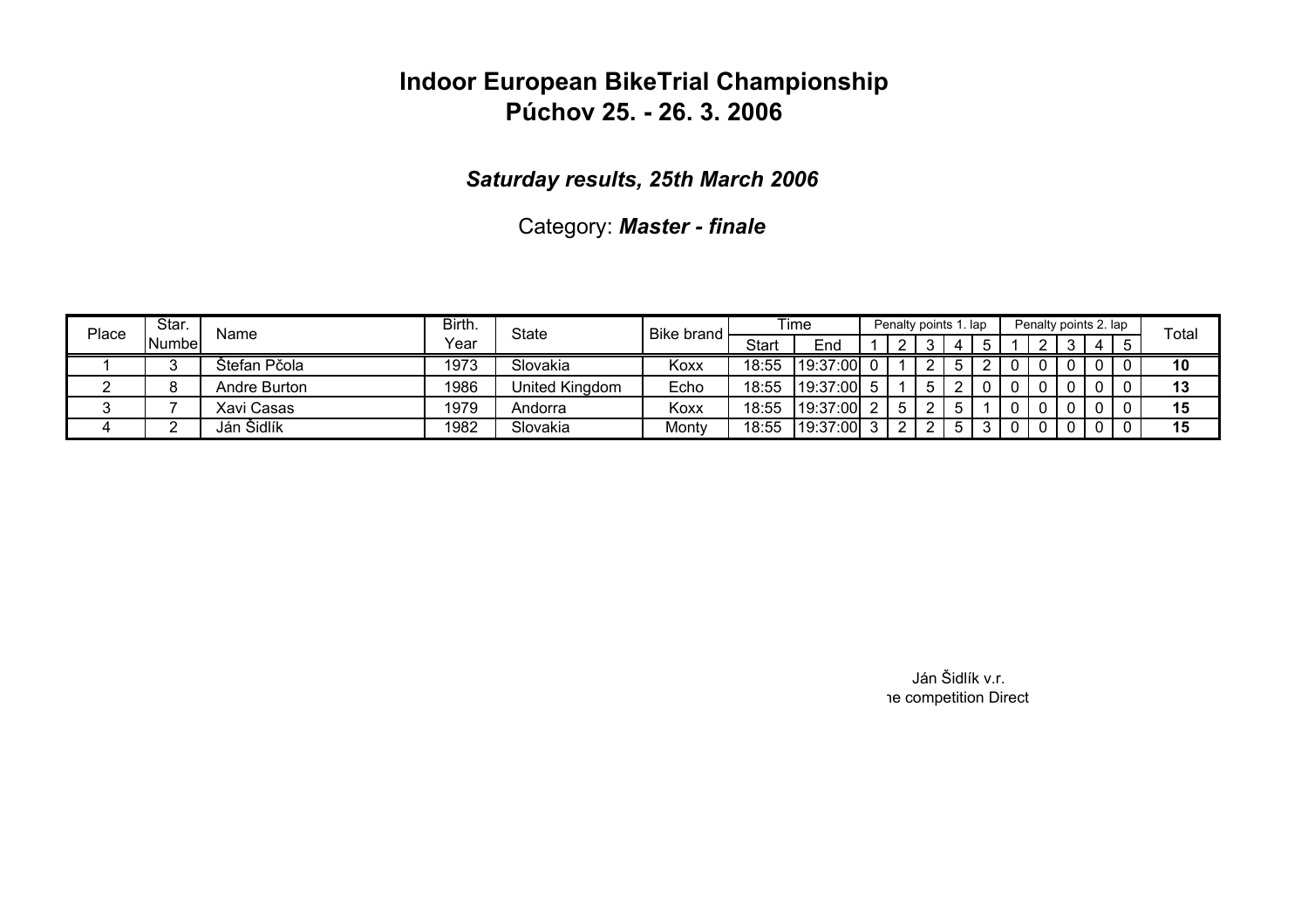*Saturday results, 25th March 2006*

Category: *ELITE - finale*

| Place | Star.  | Name             | Birth. | <b>State</b> | Bike brand |       | Time     |  | Penalty points 1.lap |            |  |  | Penalty points 2.lap | Total |
|-------|--------|------------------|--------|--------------|------------|-------|----------|--|----------------------|------------|--|--|----------------------|-------|
|       | number |                  | vear   |              |            | Start | End      |  |                      | $\sqrt{ }$ |  |  | -4                   |       |
|       |        | Dani Comas       | 1981   | Spain        | Montv      | 17:25 | 20:12:33 |  |                      |            |  |  |                      |       |
|       |        | Rafal Kumorowski | 1981   | Poland       | Koxx       | 17:25 | 20:12:33 |  |                      |            |  |  |                      |       |
|       |        | Peter Barták     | 1981   | Slovakia     | Monty      | 17:25 | 20:12:33 |  |                      |            |  |  |                      |       |
| ≖     | 23     | Peter Muziga     | 1983   | Slovakia     | Monty      | 17:25 | 20:12:33 |  |                      |            |  |  |                      | 18    |

Ján Šidlík he competition Direct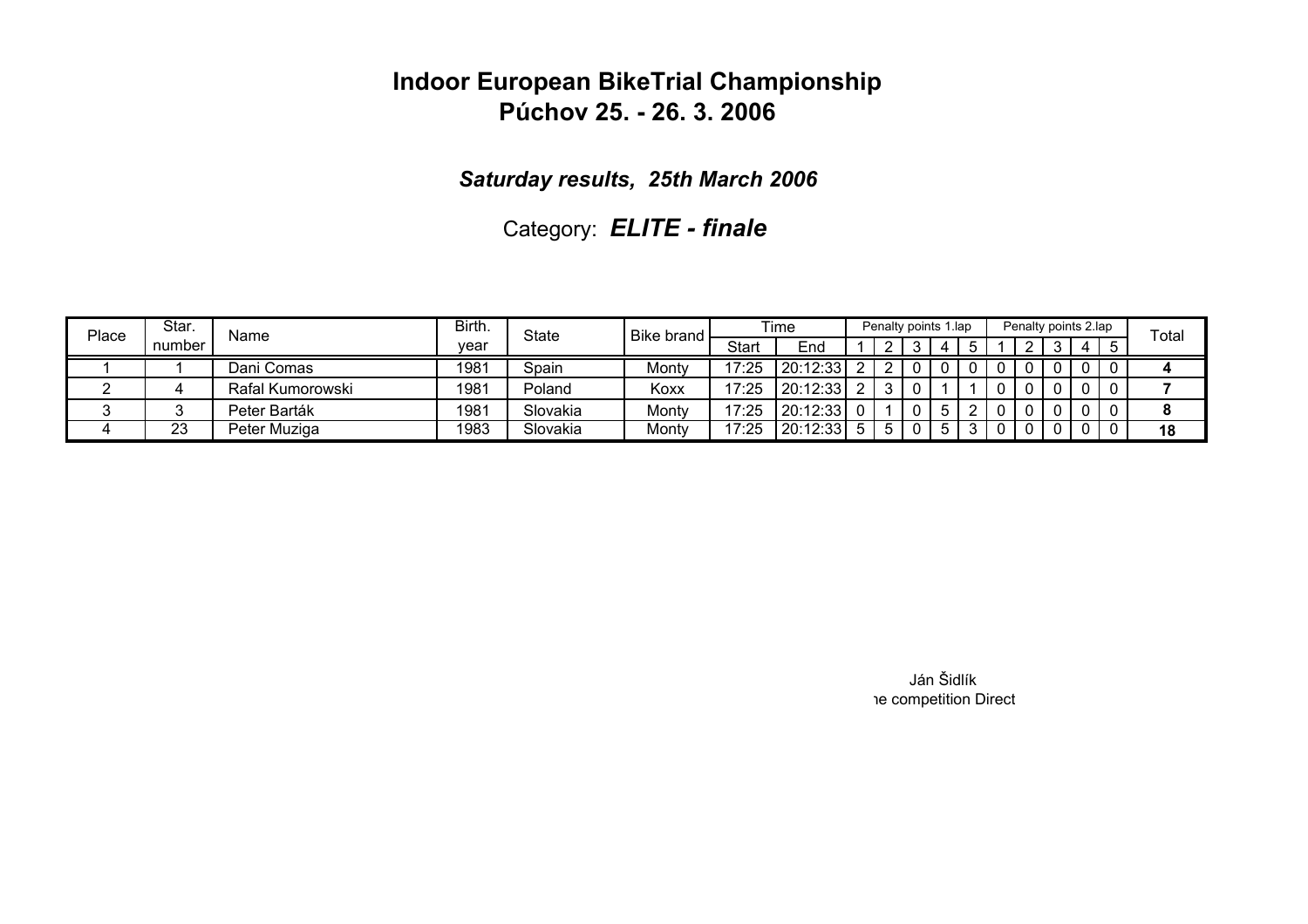#### *Sunday results, 26th March 2006*

### Category: *BENJAMIN*

| Place | Star.    | Name             | Birth. Year | <b>State</b>          | Bike brand |              | <b>Time</b> |   |   | Penalty points 1.lap |                |   |   |   | Penalty points 2.lap |                |    |   | Total |
|-------|----------|------------------|-------------|-----------------------|------------|--------------|-------------|---|---|----------------------|----------------|---|---|---|----------------------|----------------|----|---|-------|
|       | Number I |                  |             |                       |            | <b>Start</b> | End         |   |   |                      |                |   |   |   |                      |                | 5  |   |       |
|       | 65       | Ladislav Jánoška | 1994        | Slovakia              | Monty      | 10:00        | 11:16:57    |   |   |                      |                |   |   |   |                      |                |    |   | 10    |
|       | 60       | Tamas Stefan     | 1994        | Hungary               | Monty      | 10:00        | 11:59:10    | 5 |   |                      |                |   |   |   |                      |                |    |   | 27    |
| 3     | 64       | Václav Gryc      | 1994        | <b>Czech Republic</b> | Monty      | 10:00        | 11:31:15    | 5 |   |                      |                |   |   |   |                      |                |    |   | 31    |
|       | 67       | Jakub Valenta    | 1994        | <b>Czech Republic</b> | Monty      | 10:00        | 11:23:57    | 5 |   |                      | ≏              |   |   |   | 3                    |                |    |   | 33    |
| ა     | 62       | Joacim Nymann    | 1994        | Sweden                | Monty      | 10:00        | 11:17:30    | 5 | 5 |                      |                |   |   |   | 5                    |                |    |   | 36    |
| 6     | 68       | Martin Behro     | 1995        | Slovakia              | Monty      | 10:00        | 11:18:46    | 5 |   |                      | 5 <sup>1</sup> | 3 |   |   | 5                    |                |    | ົ | 40    |
|       | 66       | Jozef Šustek     | 1994        | Slovakia              | Koxx       | 10:00        | 1:20:07     | 5 |   |                      |                |   |   |   |                      |                | 3  |   | 47    |
| 8     | 63       | Tadeáš Kříž      | 1995        | <b>Czech Republic</b> | Monty      | 10:00        | 11:13:15    | 5 | 5 | 5.                   | 5 <sub>1</sub> |   |   |   |                      | 5 <sup>1</sup> |    |   | 48    |
| 9     | 61       | Ivan Kebeleš     | 1994        | <b>Czech Republic</b> | Monty      | 10:00        | 11:17:12    | 5 | 5 | 5                    | 5 <sup>1</sup> | 5 | 5 | 5 | 5                    | 5 <sup>1</sup> | -5 |   | 58    |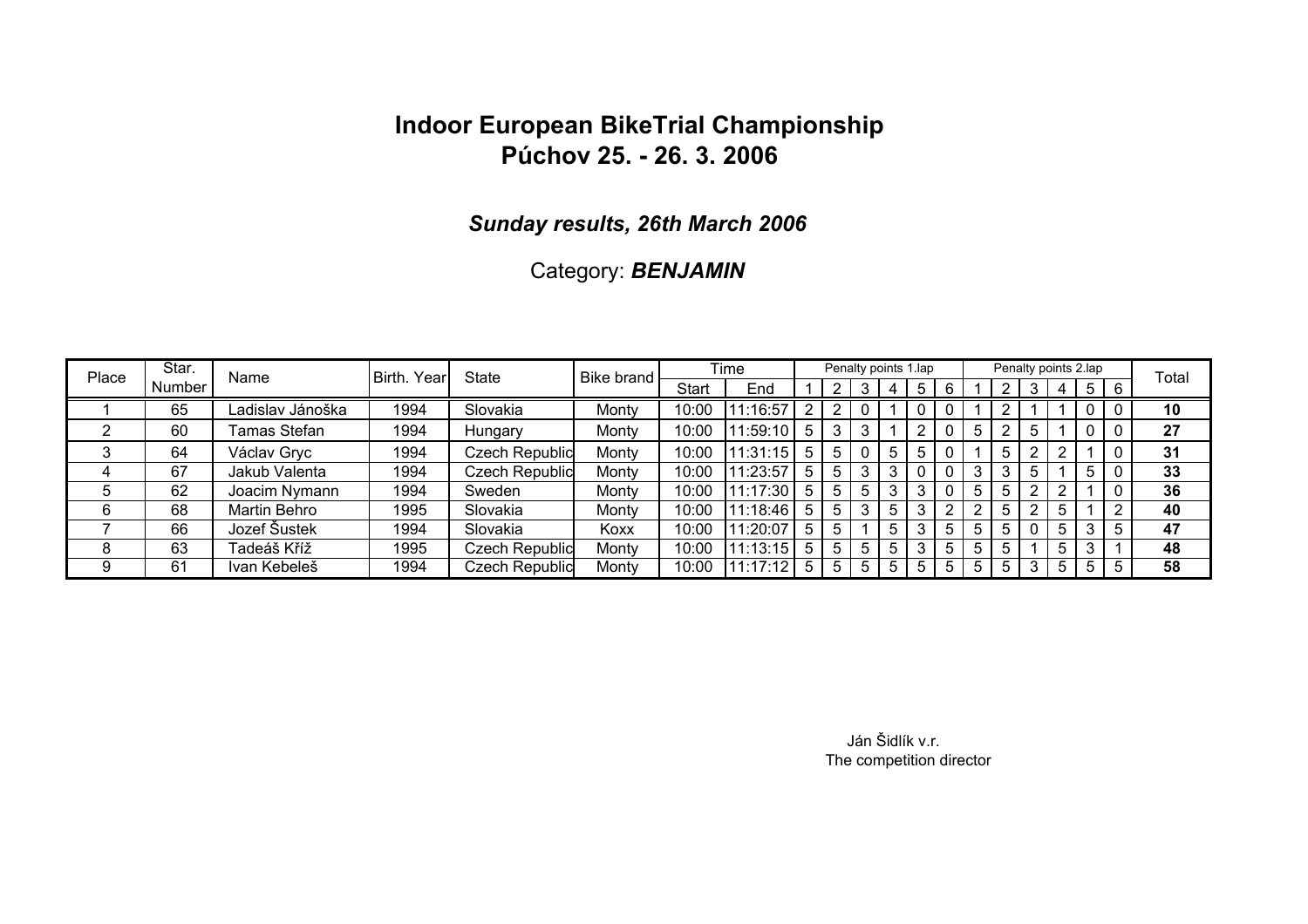#### *Sunday results, 26th March 2006*

### Category: *POUSSIN*

| Place | Start. | Name             | Birth. | State          | Bike brand |       | Time         |    | Penalty points 1.lap |   |  | Penalty points 2. lap |    |            | Total |
|-------|--------|------------------|--------|----------------|------------|-------|--------------|----|----------------------|---|--|-----------------------|----|------------|-------|
|       | Number |                  | Year   |                |            | Start | End          |    |                      | 4 |  |                       | 4  | $5 \mid 6$ |       |
|       | 80     | Miroslav Kolárik | 1996   | Slovakia       | Monty      | 10:00 | 11:10:47     |    |                      |   |  |                       |    |            |       |
|       | 83     | Ondřei Šenk      | 1996   | Czech Republic | Monty      | 10:00 | $11:16:49$ 5 |    |                      |   |  |                       |    |            | 28    |
|       | 82     | Nikolas Drienik  | 1996   | Slovakia       | Monty      | 10:00 | $11:19:33$ 5 |    |                      | 5 |  |                       |    |            | 30    |
|       | 85     | Michal Ivan      | 1997   | Slovakia       | Monty      | 10:00 | 1:04:46      |    |                      |   |  |                       | b. |            | 37    |
|       | 81     | Marek Hlávka     | 1998   | Czech Republic | Monty      | 10:00 | 1:08:00      | .5 |                      | 5 |  |                       | b. |            | 42    |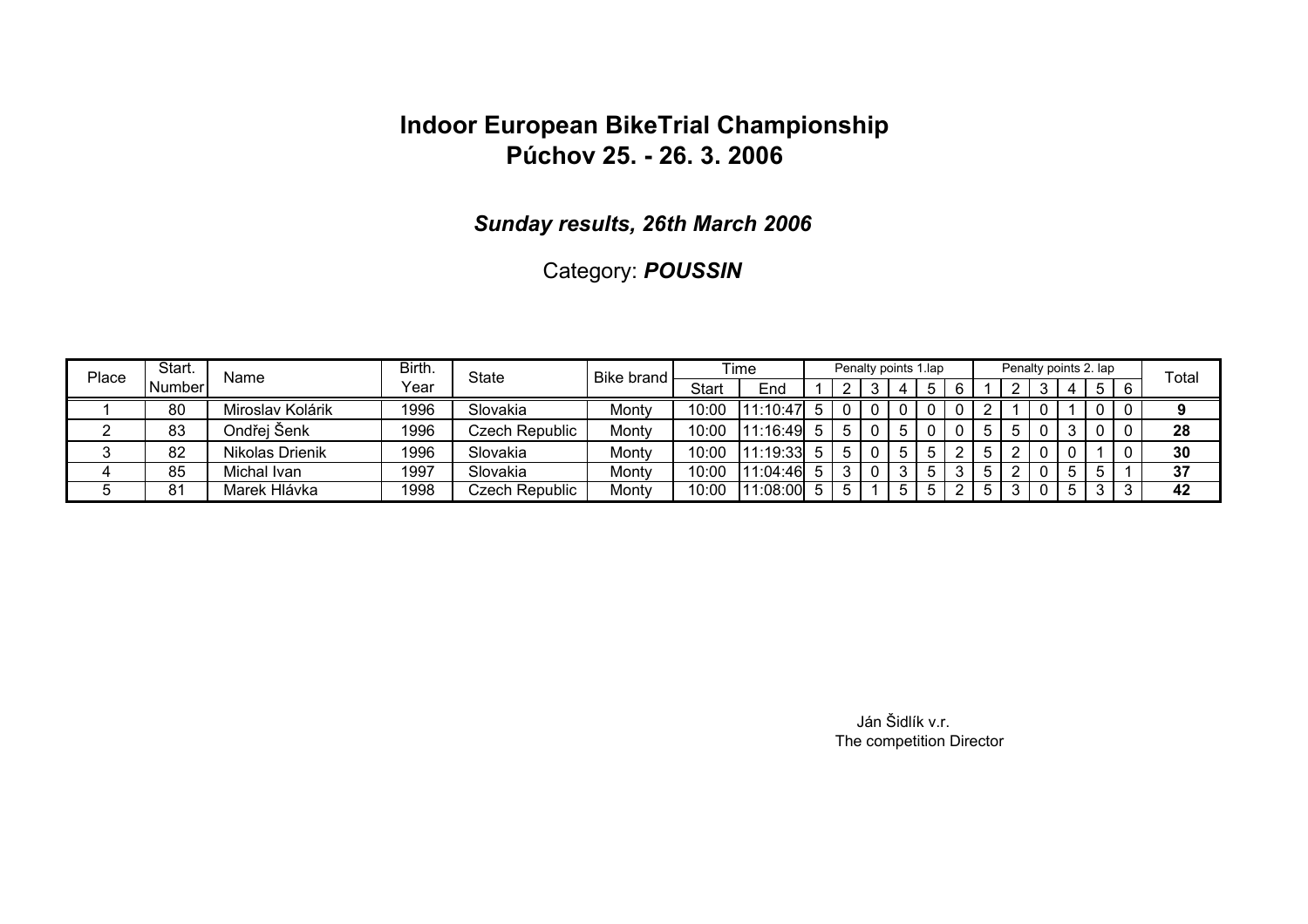#### *Sunday results, 26th March 2006*

### Category: *CADET*

| Place | Start.  | Name              | Birth. | <b>State</b>   | Bike brand |              | <b>Time</b> |   | Penalty points 1. lap |    |     |   |   | Penalty points 2.lap |    |                |                |                | Total |
|-------|---------|-------------------|--------|----------------|------------|--------------|-------------|---|-----------------------|----|-----|---|---|----------------------|----|----------------|----------------|----------------|-------|
|       | Numberl |                   | Year   |                |            | <b>Start</b> | End         |   |                       | 3  | 4   |   |   |                      |    |                | 5 <sup>1</sup> | i 6            |       |
|       | 29      | Théau Cortes      | 1990   | France         | Koxx       | 12:15        | 13:40:02    |   |                       |    |     |   |   |                      |    |                |                |                | U     |
|       | 20      | Michal Piňos      | 1990   | Czech Republic | Koxx       | 12:15        | 13:26:29 0  |   | - 0                   |    | 5   |   |   |                      |    |                |                |                |       |
|       | 26      | Josef Táborovský  | 1990   | Czech Republic | Monty      | 12:15        | 13:46:20    |   |                       | റ  |     |   |   |                      |    |                |                |                |       |
|       | 23      | Scott Wilson      | 1990   | United Kingdom | Monty      | 12:15        | 13:37:44    |   |                       |    |     |   |   |                      |    |                |                |                | 12    |
| .ხ    | 25      | Andrej Práznovský | 1990   | Slovakia       | Echo       | 12:15        | 13:19:29    | 5 |                       |    |     |   |   |                      |    |                |                |                | 14    |
| 6     | 28      | Ján Kočiš         | 1990   | Slovakia       | Monty      | 12:15        | 13:44:09    |   | 5                     | 5  |     |   |   |                      |    |                |                |                | 22    |
|       | 22      | Tomáš Ilčík       | 1991   | Czech Republic | Koxx       | 12:15        | 13:48:01    | 5 |                       | 5. | 5.  |   |   |                      |    |                |                |                | 28    |
| 8     | 21      | Amaury Lejeune    | 1990   | <b>Belgium</b> | Monty      | 12:15        | 13:45:19    | 5 |                       | 5  |     |   |   |                      | 5. |                |                | $\overline{0}$ | 29    |
| 9     | 24      | Peter Chrenák     | 1990   | Slovakia       | Koxx       | 12:15        | 13:36:11    |   | 5                     | 5  | 5 I | 5 | 5 | 5                    | 5. | 5 <sub>1</sub> | 5              |                | 49    |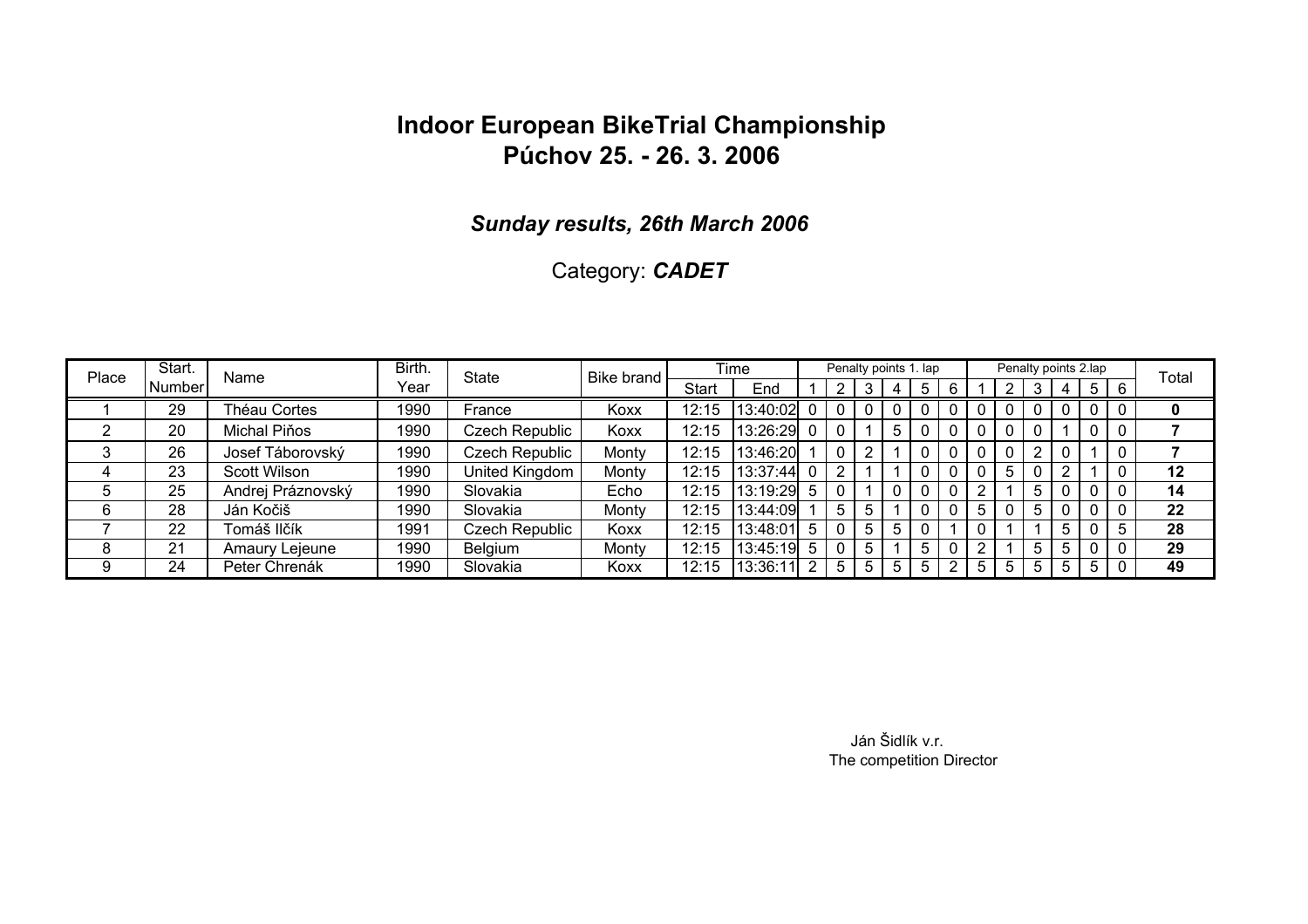#### *Sunday results, 26th March 2006*

### Category: *MINIME*

| Place | Star.         | Name         | Birth. | Sate                  | Bike brand |       | Time      |    |   |  | Penalty points 1. lap |  | Penalty points 2. lap |              |       |   |   | Total |
|-------|---------------|--------------|--------|-----------------------|------------|-------|-----------|----|---|--|-----------------------|--|-----------------------|--------------|-------|---|---|-------|
|       | <b>Number</b> |              | vear   |                       |            | Start | End       |    |   |  |                       |  |                       |              | 4     | 5 | 6 |       |
|       | 50            | Jan Musil    | 1993   | Czech Republic        | Monty      | 12:15 | 14:01:56  |    |   |  |                       |  |                       |              |       |   |   |       |
|       | 52            | Martin Kakáč | 1992   | Czech Republic        | Monty      | 12:15 | 13:32:16  |    |   |  |                       |  |                       |              |       |   |   |       |
|       | 53            | David Herka  | 1992   | <b>Czech Republic</b> | Monty      | 12:15 | 13:31:45  |    | 5 |  |                       |  |                       |              |       |   |   | 16    |
|       | 55            | Tomáš Kalús  | 1993   | Slovakia              | Monty      | 12:15 | 13:32:39  |    |   |  |                       |  |                       |              |       |   |   | 21    |
|       | 51            | Dmitrij Moga | 1993   | Ukraine               | Magellan   | 12:15 | 13:50:20  | -5 |   |  |                       |  |                       |              |       |   |   | 47    |
| 6     | 56            | Jakub Luliak | 1993   | Slovakia              | Monty      | 12:15 | 13:15:231 |    |   |  |                       |  |                       | <sub>5</sub> |       |   | ◠ | 57    |
|       | 54            | René Školník | 1992   | Slovakia              | Monty      | 12:15 | 13:20:27  |    |   |  |                       |  |                       | ხ            | $5 -$ | 5 | b | 60    |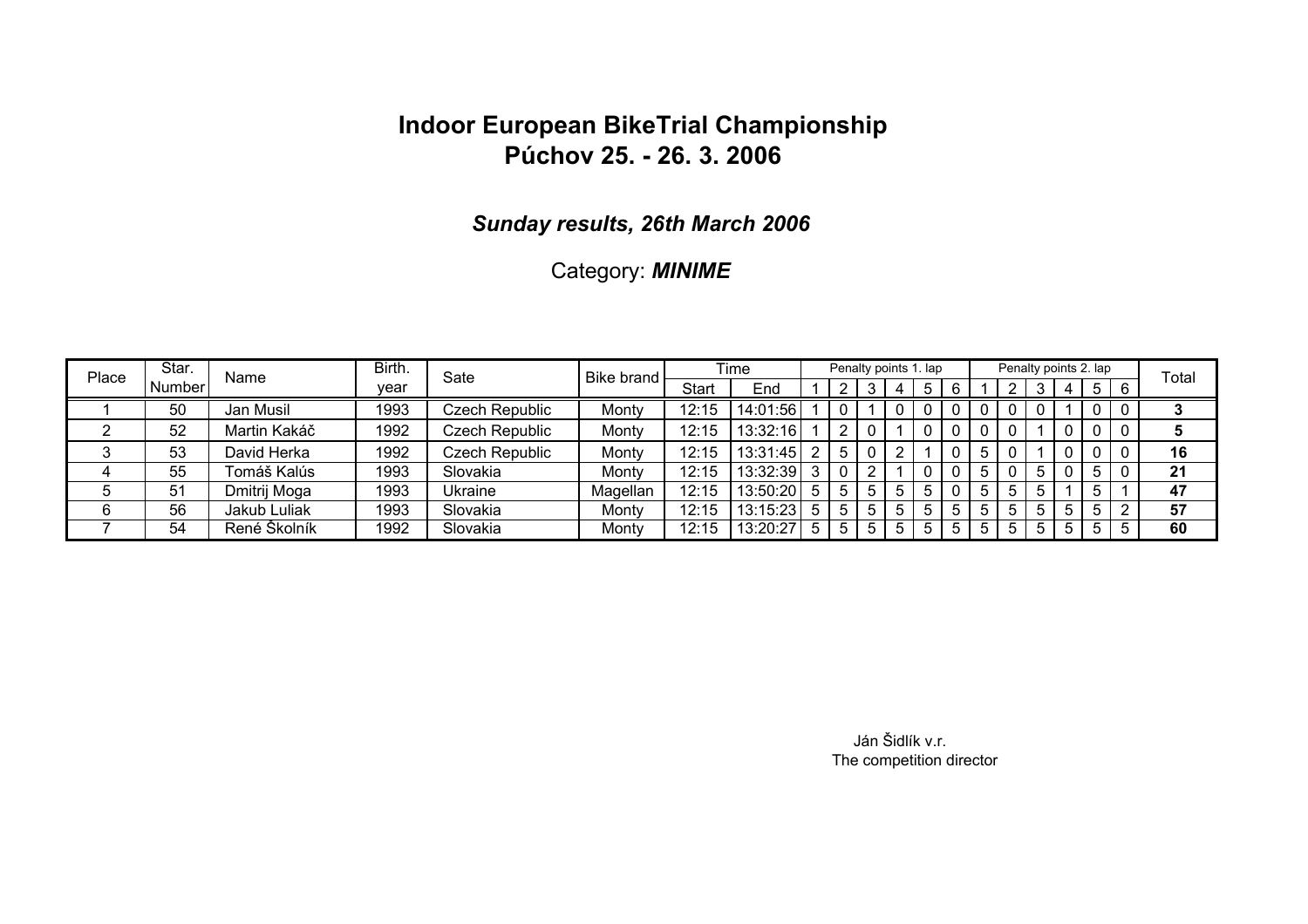*Sunday results, 26th March 2006*

Category: *FEMINA*

| Place | Star.  | Name              | Birth. | State          | <b>Bike brand</b> |              | Time       |                      | Penalty points 1. lap |  |  |  | Penalty points 2. lap. | $\tau$ otai | Koef. | Body    |
|-------|--------|-------------------|--------|----------------|-------------------|--------------|------------|----------------------|-----------------------|--|--|--|------------------------|-------------|-------|---------|
|       | Number |                   | Year   |                |                   | <b>Start</b> | End        |                      |                       |  |  |  | Б.                     |             |       | koef.   |
|       | 42     | Fatiana Janíčková | 1994   | Slovakia       | Monty             | 12:1         | 13:46:22   | $\ddot{\phantom{1}}$ |                       |  |  |  |                        | 10          |       |         |
|       | 40     | Lois Morgan       | 1988   | United Kingdom | Monty             | 12:15        | 13:35:08 2 | 21                   |                       |  |  |  |                        | 47          |       | ററ<br>▵ |
|       | 4.     | Kristína Sýkorová | 1995   | Slovakia       | Monty             | ۱Ź.          | 13:37:52   |                      |                       |  |  |  |                        | 27          |       | 29      |